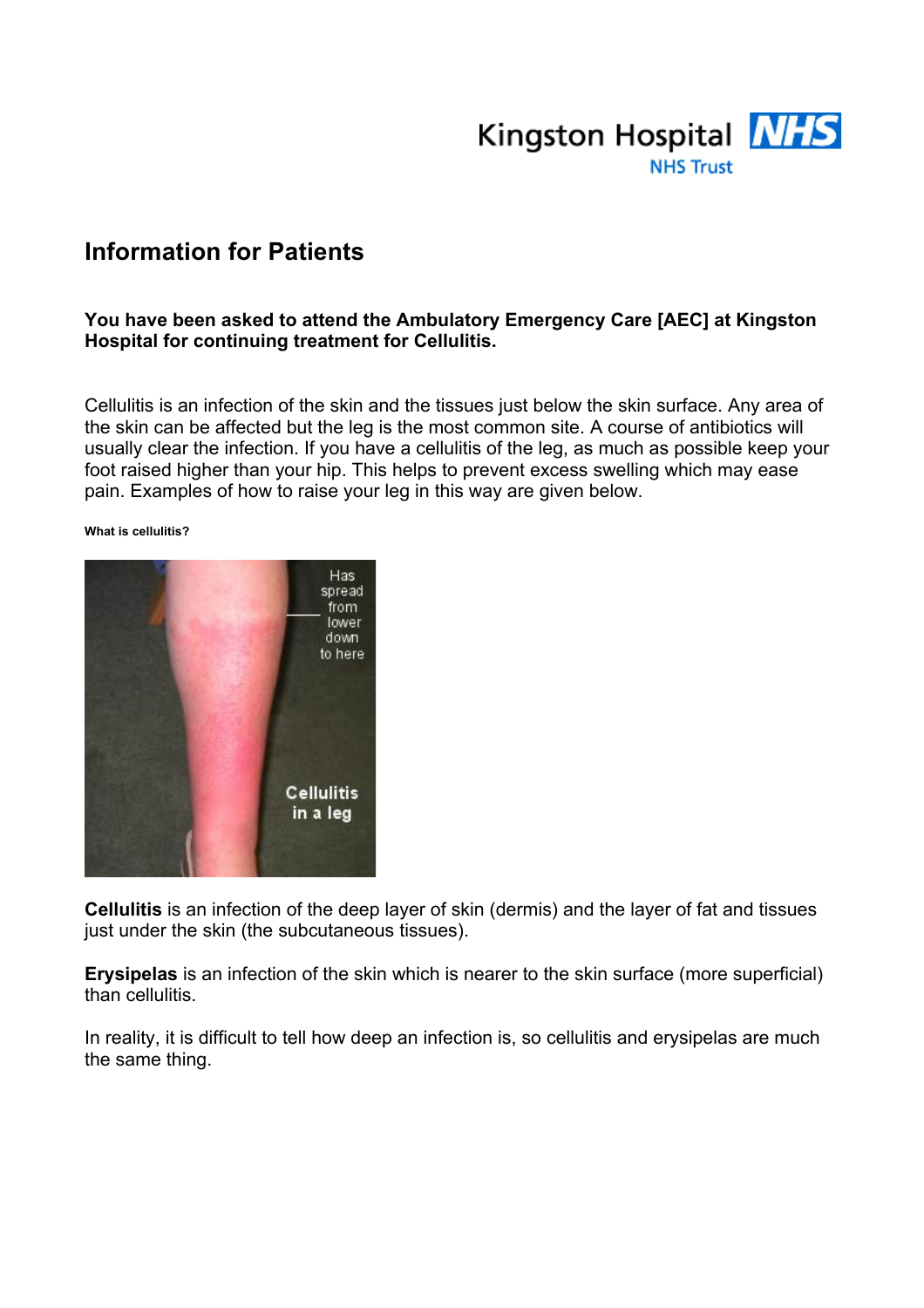#### **What causes cellulitis?**

The skin is a good barrier against infection. However, a break in the skin from a cut, skin ulcer, injection, athlete's foot, scratch, etc, is a way in which bacteria (germs) can get into and under the skin. A tiny cut is all that is needed to allow bacteria in.

We all have some bacteria that live on our skin which normally do not cause any problems. However, if your skin is damaged or broken in some way, the bacteria can get in. The bacteria may then multiply and spread along under the skin surface to cause an infection. A cut, graze, etc, is found in many cases to be the root cause. However, sometimes the infection occurs for no apparent reason with no break in the skin found. Various different types of bacteria can cause cellulitis.

## **Who gets cellulitis?**

Cellulitis is a common problem. It can affect anyone. However, there are some things that can make you more prone to cellulitis. For example, if you:

- Have athlete's foot (see below).
- Have skin abrasions (cuts).
- Have swollen legs (for various reasons), or are overweight or obese.
- Have previously had an episode of cellulitis.
- Have a poor immune system for example, if you take steroids or chemotherapy.
- Have poorly-controlled diabetes.
- Are an intravenous drug user.
- Have had an insect bite.
- Have skin problems such as eczema.

## **A common cause of cellulitis is due to athlete's foot**

Athlete's foot is usually a mild fungal skin infection. However, it can cause tiny cracks in the skin between the toes. Bacteria may then get under the skin and travel up to cause a cellulitis in the calf (but without an apparent infection of the foot).

The cellulitis can be treated, but it may recur if the athlete's foot is not also treated. Unless athlete's foot is looked for, it can easily be missed as the source of the problem. Some people have two, three or more bouts of cellulitis before it is realised that the infection in the leg is due to the minor skin cracks between the toes. People more prone to cellulitis, such as those with swollen legs and those who are overweight, should be careful to treat any athlete's foot promptly. Itchiness between the toes is the first sign of athlete's foot. (See separate leaflet called '*Athlete's Foot (Tinea Pedis)*' for details.)

## **What are the symptoms of cellulitis?**

The lower part of the leg is the most common site for cellulitis to develop. However, cellulitis can affect any area of the skin. Affected skin feels warm, may look swollen, and looks red and inflamed. The infected area may spread and is usually tender. Sometimes blisters occur on the skin. The nearest glands may swell and become tender. This is because they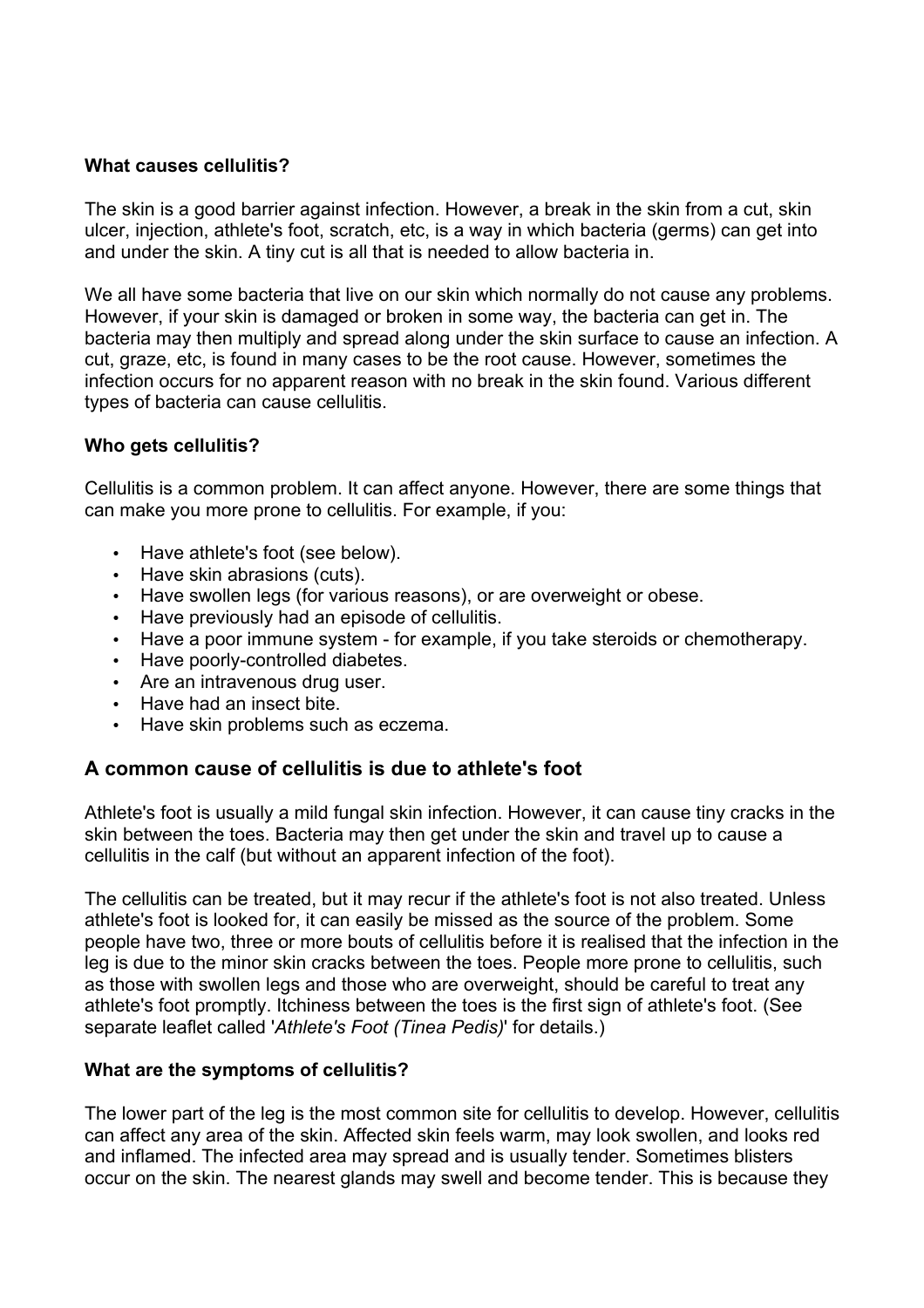are fighting off the infection to stop it spreading to other parts of the body. For example, the glands in the groin may swell during cellulitis of the leg.

You may feel unwell and have a fever. Indeed, the first symptom is often to feel feverish and shivery for up to 24 hours before any changes to the skin appear.

With erysipelas, the face or a leg are commonly affected. If erysipelas affects the face, infection has often travelled from the nasal (nose) passages from a recent infection of the nasal passages. On the face, infection typically spreads from the nose area across both cheeks. Infection elsewhere produces similar symptoms to cellulitis.

### **Is cellulitis serious?**

Cellulitis can range from affecting a small area of skin to being a large, spreading infection affecting a large area of skin. Therefore, cellulitis can range from mild to serious. Without treatment, a 'battle' is fought between the immune system and the invading bacteria. Often, the body would fight off the bacteria and the infection would clear. However, a spreading cellulitis that is getting worse can be worrying. Therefore, treatment is usually advised as soon as cellulitis is diagnosed to stop it spreading to become serious.

In particular - cellulitis around the eye (periorbital cellulitis) needs urgent treatment. This mainly affects young children and initially causes redness and swelling of the eyelids.

Possible complications of untreated cellulitis include:

- Septicaemia (blood poisoning) which can be life-threatening.
- An abscess forming (a ball of pus in the infected area).
- Muscle or bone infections which can be serious.
- A cellulitis around an eye can spread to infect the brain.
- Bacteria that get into the bloodstream can cause an infection of the heart valves.

Also, if the cellulitis is severe before it is treated, it can leave long-term damage to lymph drainage from affected tissues. This means that in some cases the swelling of tissues may remain, become worse, and can become permanent after the infection has gone.

So, **the 'take home message' is**: if you have a patch of skin that is red, warm and seems to be getting larger, then see a doctor as soon as possible. With treatment, most people with cellulitis make a full recovery without any complications developing.

## **What is the treatment for cellulitis?**

## **Antibiotics**

A course of antibiotic tablets will usually clear cellulitis. A seven day course (sometimes more) is usually needed. Symptoms should soon ease once you start the tablets. (However, there may be an initial increase in redness when treatment is started before it starts to fade.) Your doctor will usually arrange to see you again a few days after starting treatment. However, you should see a doctor sooner if the area of infection continues to spread or you become worse after you start antibiotics. Some bacteria are resistant to some antibiotics. Therefore, a change in antibiotic may be needed if the infection does not improve with the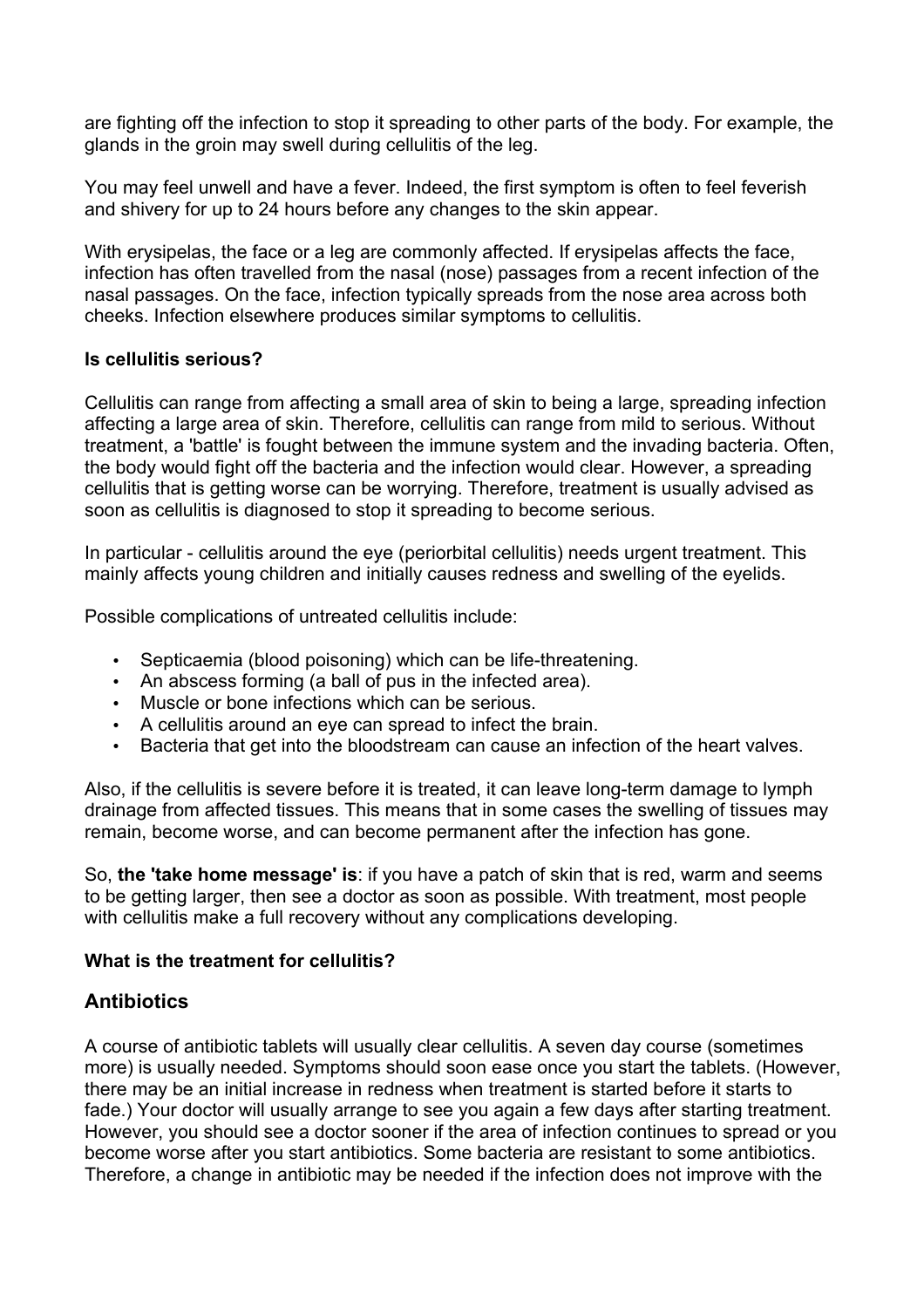first antibiotic. You should also see a doctor sooner if you are unable to tolerate (take) the antibiotics. Your doctor may need to prescribe a different antibiotic.

If you have severe cellulitis, or have a mild cellulitis that does not improve with antibiotic tablets, then you may need intravenous antibiotic treatment. This is where the antibiotic is injected into a vein. Some people with severe cellulitis become very unwell and need to be treated in hospital straight away with intravenous antibiotics.

## **Elevation**

Elevating (raising) the affected body part uses gravity to help prevent excess swelling, which may also ease pain. Do this as much as possible until the infection clears.

*If you have a cellulitis of the leg*, 'raised' means that your foot is higher than your hip so gravity helps to reduce the swelling. When they are told to elevate a leg, many people put their leg on a chair or foot-stool. This is rarely sufficient (even if the chair reclines) as the ankle has to be higher than the hip for elevation to be useful. The easiest way to raise your leg is to lie on a sofa with your heel up on the arm of the sofa (but avoid pressure on the calf). Or, lie on a sofa with your foot on two or three thick cushions. When in bed, put your foot on several pillows so that it is higher than your hip. Alternatively, empty a deep drawer and put it under the mattress at the foot of your bed.

You may need to keep your foot elevated as much as possible for a few days. However, to aid circulation, you should go for short walks every now and then, and wiggle your toes regularly when your foot is raised.

*If you have cellulitis in a forearm or hand*, a high sling can help to raise the affected area.

## **Other things that may help include:**

- Painkillers such as paracetamol or ibuprofen can ease pain and reduce fever.
- Treatment of athlete's foot if it is present. (See separate leaflet called '*Athlete's Foot (Tinea Pedis)*' for details.)
- Using a moisturiser cream and soap substitute on the affected area of skin until it heals. This helps to prevent the skin from becoming dry and damaged.
- Drinking plenty of fluids to help prevent dehydration.
- Having a tetanus booster vaccination if you have had a cut or dirty wound and your tetanus injections are not up-to-date.

## **What to look out for**

Most people with cellulitis recover fully without any complications. However, serious and life-threatening complications may develop in some cases. These are mentioned above. In addition, a condition to be aware of which is similar to cellulitis and can sometimes at first be mistaken for cellulitis is called necrotising fasciitis.

## **Necrotising fasciitis**

This is also an infection that affects the skin and the tissues under the skin (the subcutaneous tissues). It is similar to cellulitis but is always very serious. Various bacteria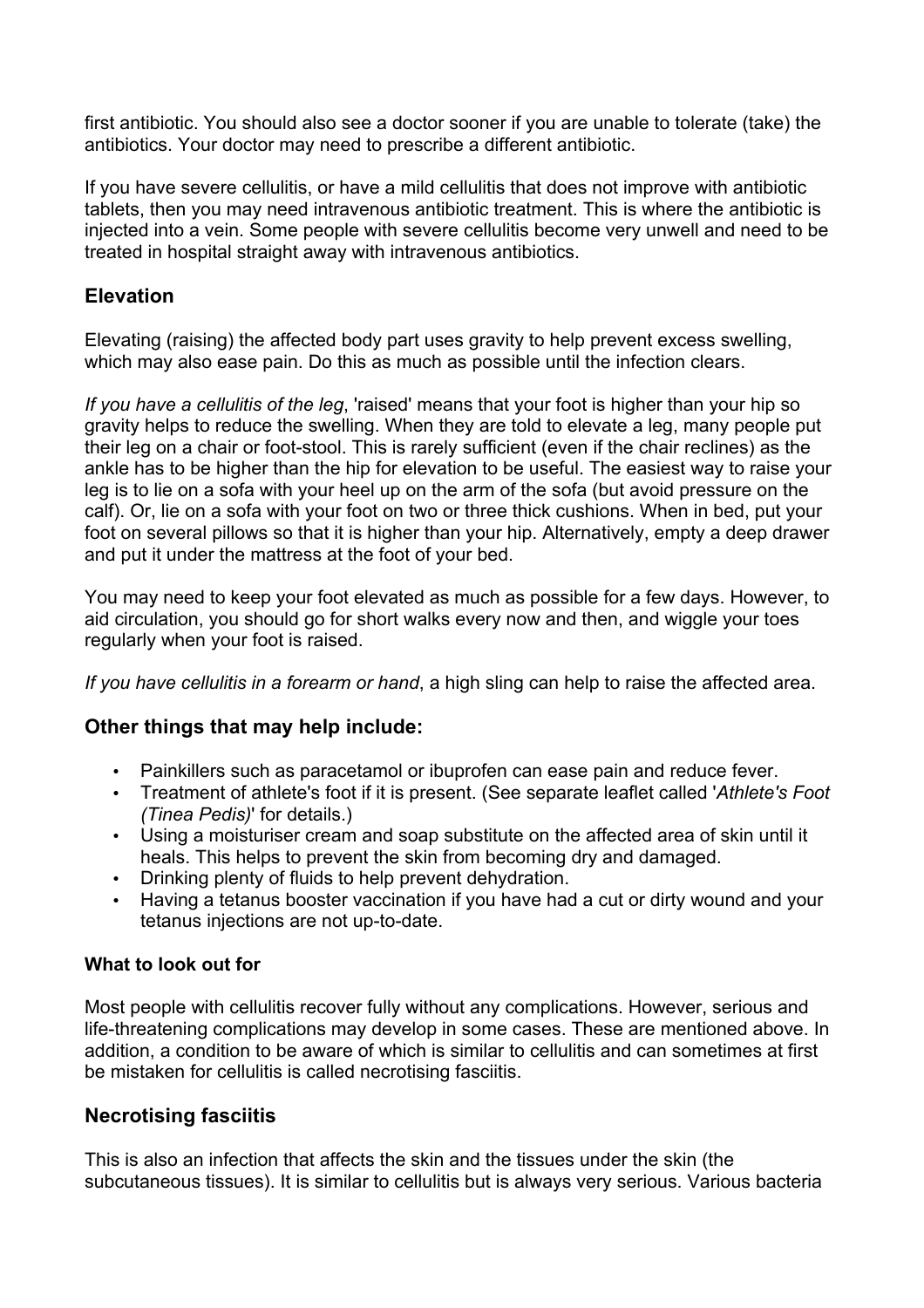can cause necrotising fasciitis, but most commonly it is due to the streptococcus bacterium.

Necrotising fasciitis is one of the fastest-spreading infections known. It is sometimes called the 'flesh-eating' disease. However, the bacteria that cause this infection do not 'eat flesh'. What happens is that they release toxins (poisons) which destroy the nearby tissues such as skin and muscle tissue.

As with cellulitis, the infection of necrotising fasciitis typically starts from a wound in the skin - and this is often very minor, such as a scratch. This allows bacteria into the skin. Typically, the affected skin at first becomes very painful - but in the early stages this is often without any obvious redness or inflammation of the skin. The disease then progresses rapidly (over hours) and the affected tissues then typically become swollen, red, and may blister. You feel very ill - which may seem out of proportion to the 'look' of the skin at first.

Fairly quickly, the affected skin becomes violet or purple, blisters and dies (necroses) along with the subcutaneous tissues. The toxins and infection can affect the rest of the body causing organ failure. Severe cases progress within hours and the death rate from this infection is high (it can be as high as 3 in 10 people or more), even with treatment.

So, symptoms to take special note of are:

- Pain 'out of proportion' to the look of the skin changes.
- Feeling unwell and becoming ill 'out of proportion' to the look of the skin.
- Symptoms that get worse rapidly either skin symptoms, or how you feel generally.
- Affected skin that goes dusky, purple or blisters.

Necrotising fasciitis is a medical emergency - you need immediate treatment.

But remember, most cases of infected skin are cellulitis and are not necrotising fasciitis. Cellulitis is common and necrotising fasciitis is rare. This section is added for the sake of completeness and for you to be aware of what to look out for.

#### **How can I prevent cellulitis?**

Cellulitis may not always be preventable. However, the following may help to reduce your risk of developing cellulitis in some cases:

- Clean any cuts or wounds that you may have. You can wash them under running tap water. You may want to use an antiseptic cream. You can also cover the cut or wound with a plaster. However, make sure that you change the plaster regularly (particularly if it becomes wet or dirty).
- Don't let your skin become too dry. Dry skin can crack easily and bacteria can enter through the skin cracks. Use a moisturiser regularly on your skin.
- Avoid scratching your skin if possible. Conditions such as eczema can make skin very itchy. If your fingernails are long, they can cause breaks in the skin when you are scratching. These breaks can be an entry point for bacteria. So, keep your fingernails short and avoid scratching as much as possible.